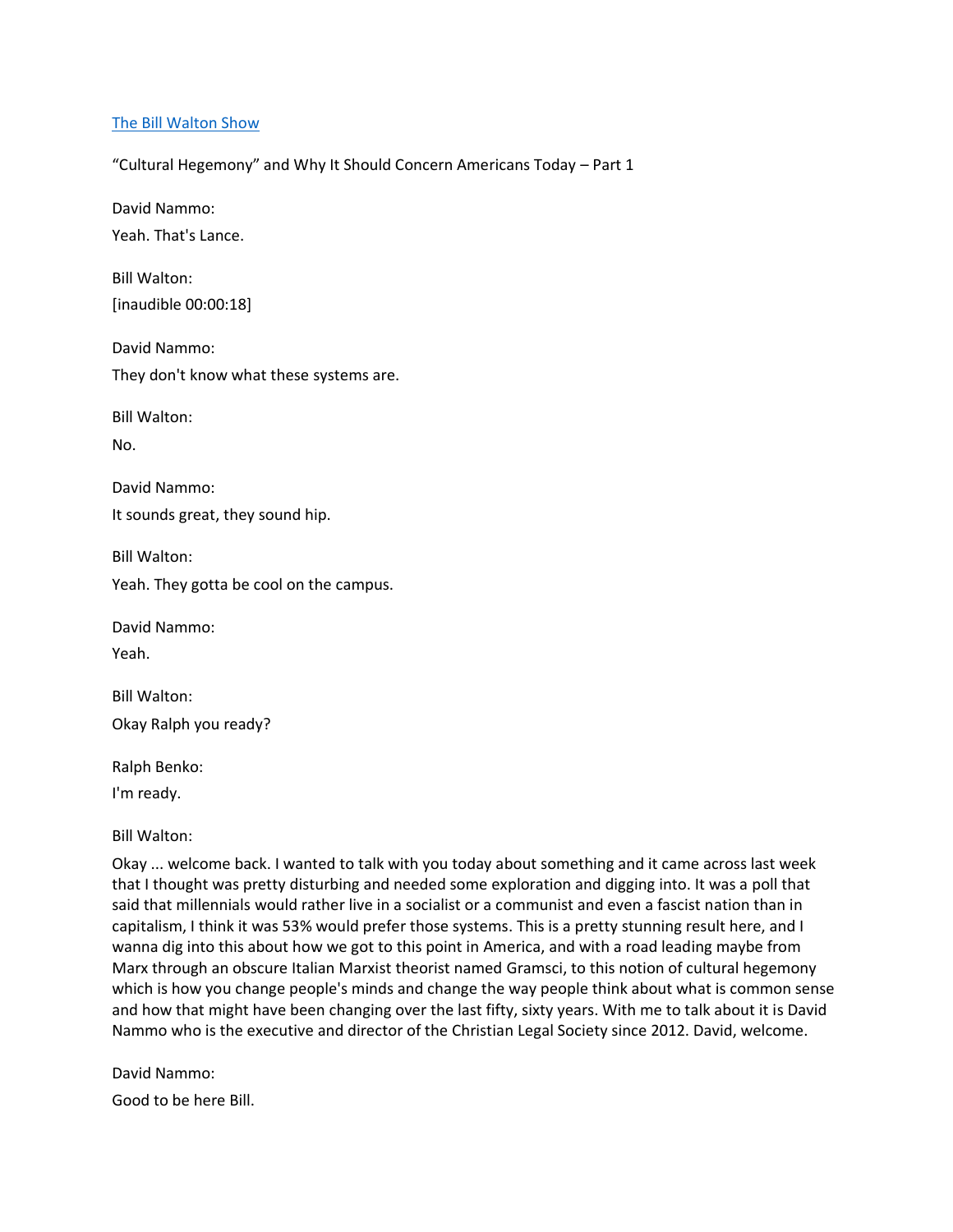Bill Walton:

And Ralph Benko who is the author of the Webster's dictionary, one of the most important books written about the internet, Webster's Dictionary: How to Use the Web to Transform the World. He's also founder of the Prosperity Caucus back in the, I believe it was in the 70's? And-

Ralph Benko:

85.

Bill Walton: 85, when it was founded-

Ralph Benko:

I'm not ancient Bill, so.

Bill Walton:

Well neither am I ... we'll talk. And the leading statistic there is that when he founded it the DOW was at 850, and now we think the DOW is closing in on 30,000 so good work, Ralph, and thanks for the prosperity. David, last year you wrote a interesting piece on an earlier version of the pole I just sited about socialism and how that's become a hip and popular thing for people to wanna be, wanna brief us on what you learned?

## David Nammo:

Yeah so they did a survey last year and essentially ... and I'm of course simplifying it, it said that 40% of the people identified themselves as preferring socialism to capitalism.

Bill Walton:

Mm-hmm (affirmative)

# David Nammo:

And after reading the pole and obviously poles are complicated, that, even at 40% is a tectonic shift in who we are and how we see ourselves. And so to me I think it was a result of really the big popularity of Bernie Sanders, he took ... he's always considered himself a socialist but all of the sudden he became a Democratic socialist to make himself I think a little bit more sexy to the electoral class as he was running for office. And you know "I wanna give college free to everybody." Which is a great, I would love to not have to pay for my kids college, right? And healthcare for all, and the finest healthcare systems, all these grand ideas that I don't know who is gonna pay for em. To me it was a shock. 40% of those surveyed prefer socialism over capitalism means that the universities are finally doing their job right? All this thinking.

Bill Walton:

Well what it says to me is they prefer free stuff. Whether they really understand what they're saying when they like socialism I don't know, I don't think people quite get the difference in the economic systems. Ralph, you wanna weigh in?

Ralph Benko: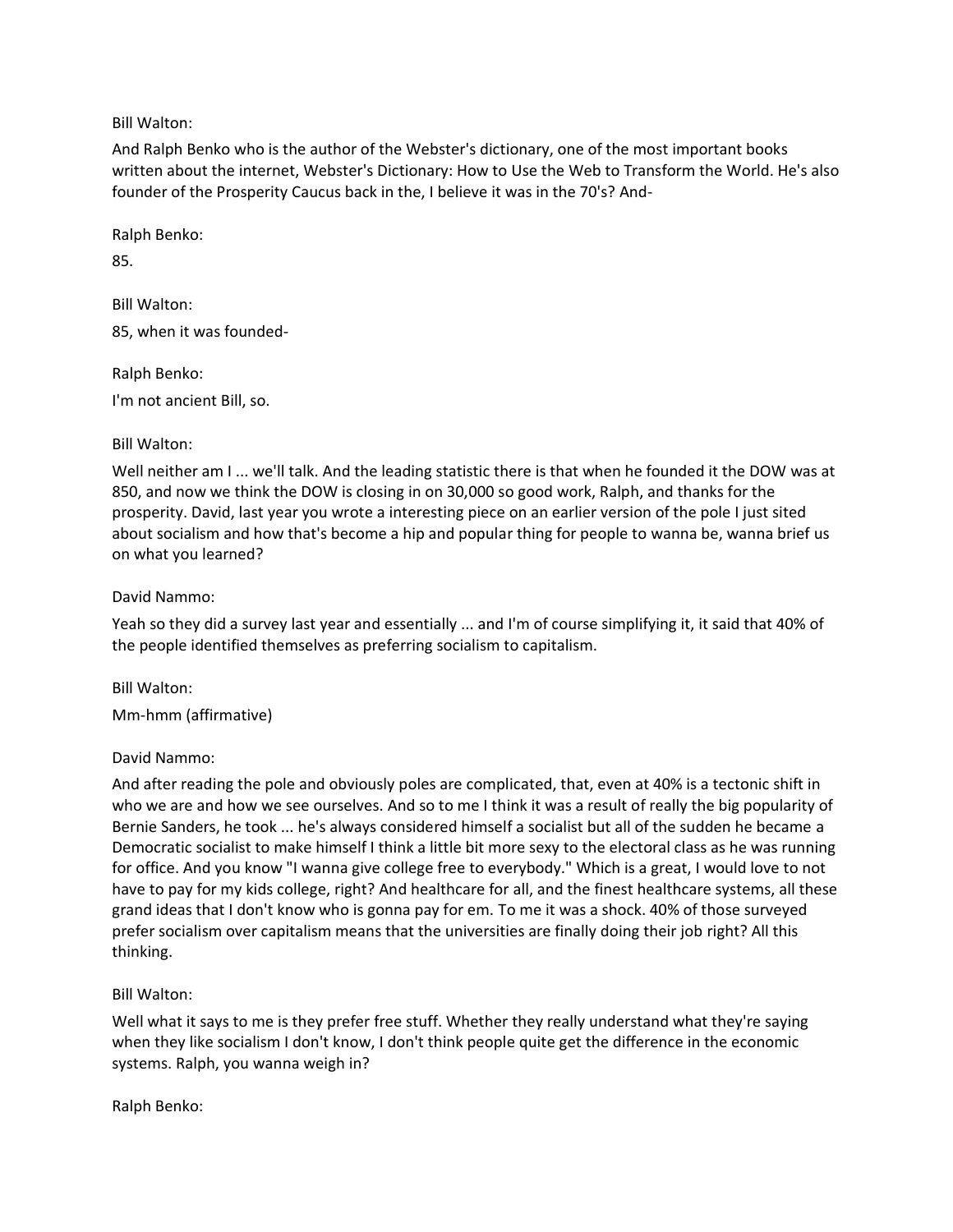Yeah, first of all I've known socialists and let me tell yeah Bernie Sanders is no Socialist. He's a hypocrite. He is a social Democrat who has- this is literally true. He believes that the government should be providing a robust safety net. That's what a social Democrat believes. A Democratic Socialist believes that the government should own the means of production. So both Bernie Sanders and Alexandria Cortez are either hypocrites or ignorant when they call themselves Socialists because neither one of them has come out and asked for actual socialism which is the government owning the means of production. They are social Democrats, so there is a lot of confusion going around here Bill, and one of the things you can do here is to help to clarify that and talk about what socialism really is, you've just finished re-reading the Communist Manifesto which is the source of socialism. It's a fundament of communism as the sort of 200 proof version of socialism, so you're well situated to help tell your listeners and viewers what socialism really is.

## Bill Walton:

You mean I'm the one-eyed man on this call. Having recently read this, well, in the first place Marx was a wonderful writer, he was primarily a journalist and ... but he had some interesting characteristics. He never really had a job in his entire life, and for somebody that wrote about reordering the industrial world, he never stepped foot in a factory once ever in his life. And for "Workers of the world, unite!" He didn't wanna talk to you personally. And all the research for this book and his other one "Das Kapital", he did in the British Museum, or British Library, just looking up statistics and he basically became, if you look at it critically, his statistics are there to make his case. He doesn't really go after the objective facts of economics, he instead says "This is the outcome I want, let's find some facts to back it in."

## Bill Walton:

In fact he found most of the bad stuff about capitalism from reports that were prepared by industry associations themselves, to clean up bad actors in their industry and they'd have people go around and look at a factory and they'd say, "Well this bad thing's going on." And they'd file this report. Well by the time he'd written about how terrible things were, the industry itself had already fixed the problem, and so the feature of what's called capitalism I call it free enterprise, free market enterprise, is continually adapting to fix problems, and you exploit workers for too long pretty soon you don't have any workers.

### Bill Walton:

So it doesn't hold up in my view as a real economic tract, although there's scary stuff in here, and a lot of it's coming true. I mean he was talking about abolition to private property and he also had ten ... he said advanced country is following general applicable, absolute abolition of property and land but here's what he got already. He wanted a heavily progressive income tax, and I think that one's happened. And he also wanted abolition of all right of inheritance, although if you look at his own personal situation, he was supported through most of I guess the last 10 or 15 of his life by his writing partner Ingles who did have some money and the other money he lived on were from inheritances. So interesting book, have you guys taken a look at this recently? It's something I think everybody should read because-

### Ralph Benko:

I think it should be assigned in the schools because if you compare the 2016 National Democratic Party platform to the Communist Manifesto you'll see that except for where the Communist Manifesto is obsolete due to technological changes, that the Democratic platform is a very vivid echo of the ten core principles of Communist Manifesto. And I'm not saying that to red bait the Democrats, I'm just saying that they should embrace their roots, and if they are moving forward since the progressions have more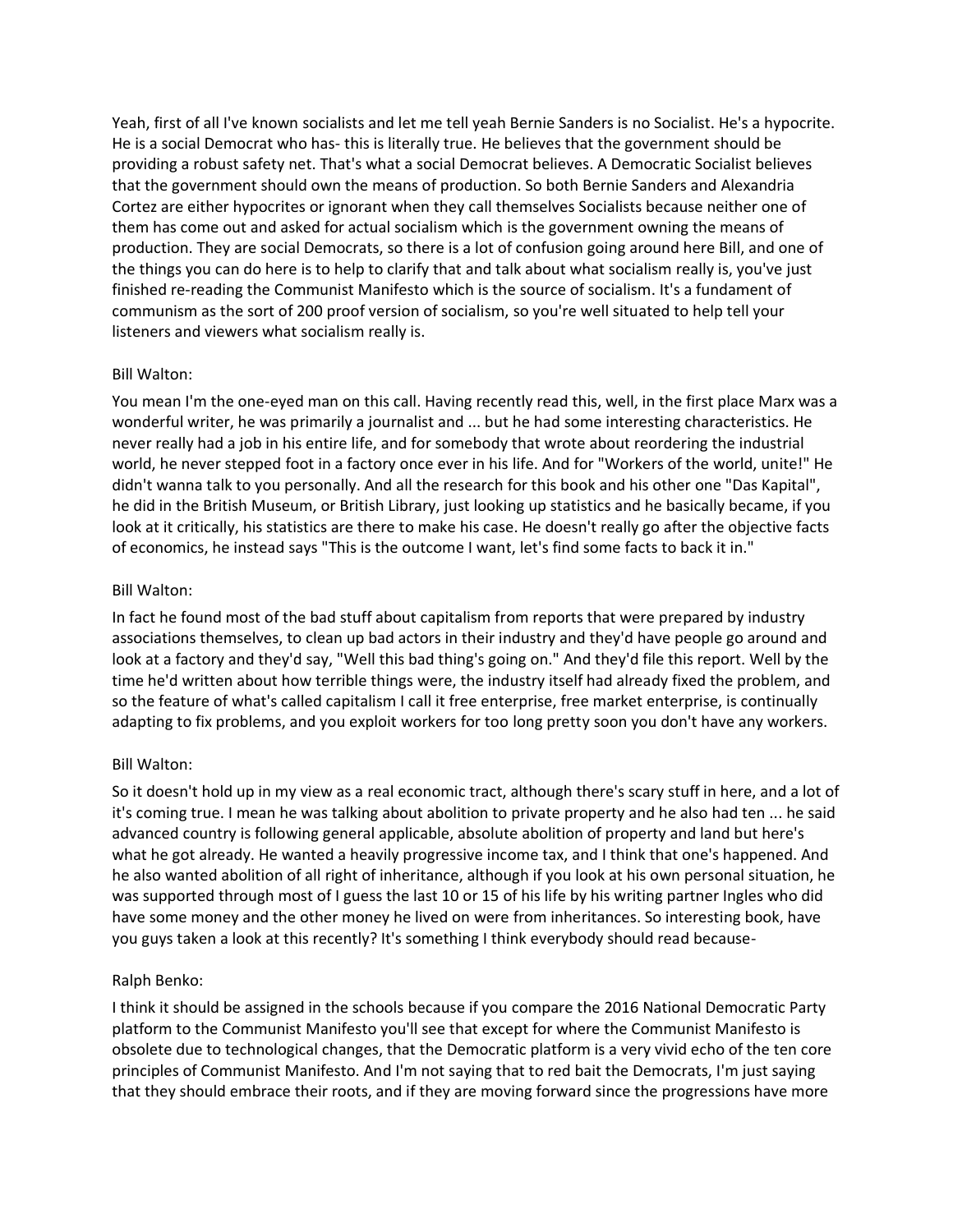influence over the Democratic party, and particularly over it's platform, and since their policy formula appears to be almost indistinguishable from most of The Communist Manifesto, they should come right out of the closet and they should declare that and they should say, "Yes this is what we believe, and we're not going to mince words here."

## David Nammo:

Why don't we declare- here's my problem Ralph, if they're moving that rapidly and that progressively, and I hate to use the word "progress", because it's not progress it's going backwards, but if they're doing that why are we not shining a light on it, saying, "Look they're, we're heading to Venezuela, they wanna go to Venezuela."?

## Ralph Benko:

Yeah well I object to that David, because you are shining a light on it in your writings in The National Review, and I've been shining a light on it in my writings in The American Spectator, and prior to that at forbes.com and elsewhere, and Bill is committed in his human flourishing ministry if you will, secular ministry, but it's a crusade of shining a light on it too. So don't ... go point fingers at somebody else.

## David Nammo:

Hey hey hey.

## Bill Walton:

Well the crusade though, we need to make the case more effectively, and we need to make it with more people, because we know that market through the most productive and fair way to allocate resources and it's really the only one that's compatible with individual liberty. And we also know that you do need some light regulation, but most businesses industries regulate themselves and so therefore you don't wanna be all over it if you wanna see growth both in the economy for people as individuals.

### Bill Walton:

The liberals in America, I think they believe in the markets but they don't trust em, and so that's why we ended up with this heavy regulation and all that, but we're ... you know you speak about progress versus looking back, one of the striking things about Marx if you look at his writings is that he demonized the [inaudible 00:10:57] as creating this new industrial society, while at the same time gave them credit for the biggest leap in material prosperity ever at that time from 1750 to 1850, I think that's when he wrote the book. The economy for the first time ever in human history grew, and people are getting paid for, people are being lifted out of not just poverty but starvation with the system that the English, primarily industrialists were promoting, and then his solution though, he gives credit to all that and then he says how terrible it is because it's objectified workers and made them wage slaves. His objective is sort of the good old days of the Medieval monks and the church and the feudal society where people were very safe in their place in society but they were absolutely living in terrible conditions.

# Bill Walton:

So he looks backwards towards-

Ralph Benko: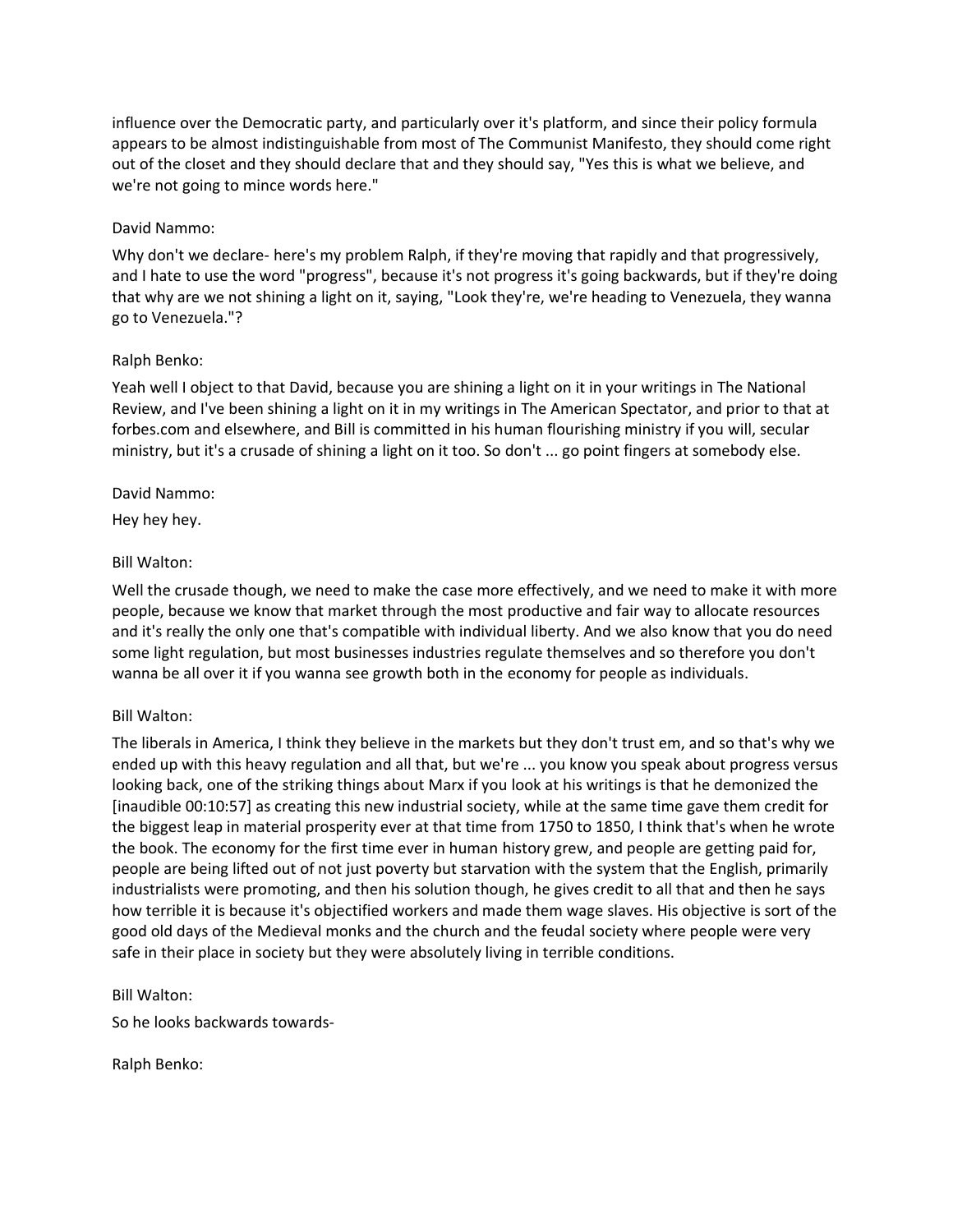Well now let's be fair. We're Conservatives so let's be fair, it's the Progressives that like to take liberties, so I'm gonna hold you to account here Bill. He recognized that capitalism had destroyed the feudal order and created a bourgeoisie order, which he also believed to be, he believed to be an advance, but he believed that ... he was very articulate about this, that the tide of history would now move where the proletariat or the working-class, the blue collars if you will, or what Hillary would have called "The Deplorables", would then seize control from the bourgeoisie, and so moving from the oligarchy of feudalism to the sort of soft oligarchy of capitalism, he believed in the egalitarianism of communism, and he advocated the use of brutal means and he was not kidding, and Communists certainly took him up on that between Stalin and now and [inaudible 00:13:11] in order to break the power of the bourgeoisie, which was his word for the middle class, and to move things forward to the Socialist workers paradise, which was their supposed objective but would just ... receded further and further the more brutal they were, the more they attacked the middle-class.

# Ralph Benko:

That's, to me, the dirty secret of these Socialists, that when they talk about free universal medical care for all, something by the way that's state sponsored, something by the way that [inaudible 00:13:45] was in favor of, they pretend like they can tax the rich people to pay for it, but the truth is and even The Washington Post has acknowledged this because they have integrity, that they will have to soak the plan for Bernie care, medicare for all, single payer, they would have to soak the middle class and essentially impoverish the entire middle class to pay for the lavish medical benefits that Bernie is promising them. There aren't enough rich people around and even if you confiscated the entire fortune of the Coke's and of the Soros's, and all of the super rich people in the country, it would cover the cost of maintaining the medicare for all for about a month out of the year. The rest of it's gonna come out of our pockets.

Bill Walton:

Well, yeah.

# David Nammo:

And that's what millennials don't understand. They hear free- they don't understand that the joke is on them because it's not free, they are going to have to pay for it.

# Bill Walton:

Well and the millennials that believe in socialism, I did a show a couple a weeks ago where I pointed out our social security, medicare and the other entitlement systems were about a little over 200 trillion in debt if you take the value of what we owe, we've promised in the future versus the amount that people are expected to pay in and you know I'm a math type and that math's not very attractive, so. They're piling into a system [inaudible 00:15:26] can never pay for the stuff they're taking for free.

# Bill Walton:

But let's back up to the Marx piece of this because he proclaimed all this great stuff. It only really worked in Russia, in 1917, and it worked there because Lenin was the most ruthless man in the planet, maybe ever. And he went into Russia and by force, overthrew the Czar, and what he really did was he replaced one Czar's system, one dictator's system with another dictator's system. There was no bourgeoisie to speak of in Russia, so the whole notion of having the bourgeoisie overcome by the proletariat, well there really wasn't a proletariat, there really wasn't bourgeoisie, it was just an outright grab of power that Lenin did and he implemented this whole system by force. And of course the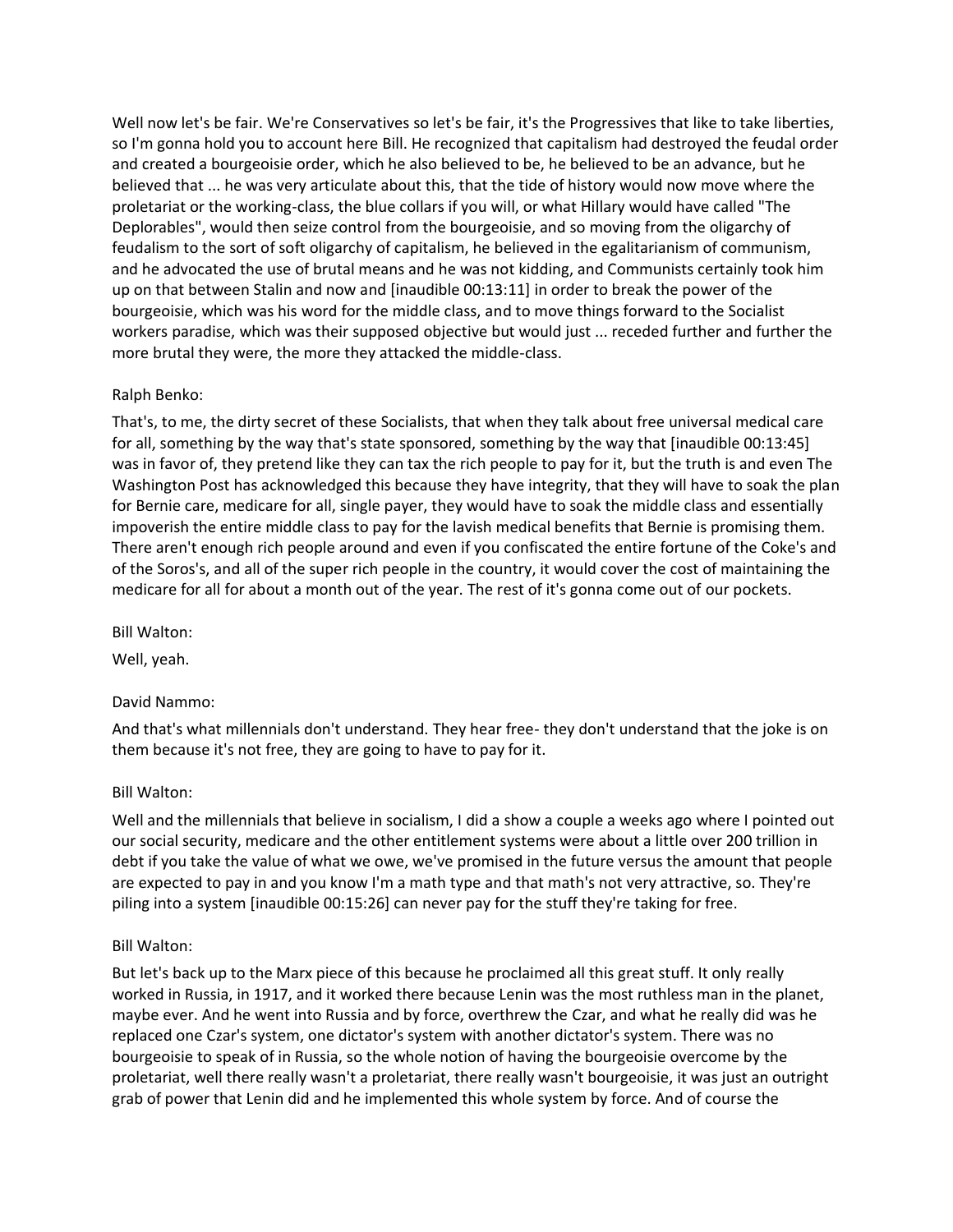Communists at the time thought, "Well this is great, Russia's first and Germany's next, and France and Italy and on and on and on." Well it never happened, it didn't take.

## Bill Walton:

And the thing that's interesting, I know Don and I mentioned his name, this Italian Marxist theorist, Gramsci, which you guys have both cited and written about extensively, took Marx and he said "Well look you can't use the blunt instrument of force, you gotta understand that if you want our ideas to prevail, we need to have control of the cultural institutions and the way people think." David, Ralph, you wanna take that one and run with it?

# Ralph Benko:

Well David you wrote a very interesting pieces to how the American Bar Association attempted to hijack the power of the appointment and confirmation of supreme court justices and maybe other justices, using Gramscian theory or at least according to, in direct accord to Gramscian theory so why don't you-

## Bill Walton:

Well somebody oughtta describe Gramscian theory, David you wanna take a crack?

## David Nammo:

Gramsci really, really laid out a hegemony, hegemony, however you wanna pronounce it, alright so-

## Bill Walton:

Nobody knows how to pronounce it.

### David Nammo:

Yeah. If you're going to take over, right, if you're going to make a change, a cultural change, you have to, if one idea, ideology is going to [inaudible 00:17:54] you, it's going to dominate, it must stamp out the other things in that culture. And so Gramsci really talked about how you change vocabulary, something we talked about at the beginning of the show, and how you take over culture institutions, and that's what my point was in the American Bar piece, The American Bar Association you would think if you're not a lawyer, and I don't think either one of you are lawyers so you guys are, your souls are intact-

Ralph Benko:

I am a lawyer.

Bill Walton:

Ralph suffers.

# David Nammo:

That explains a lot, Ralph. I just wanna [inaudible 00:18:28] Is the male order university still open? I just ...

# Ralph Benko:

It was called Boston University of Law School and last time I drove by it seemed to still be there.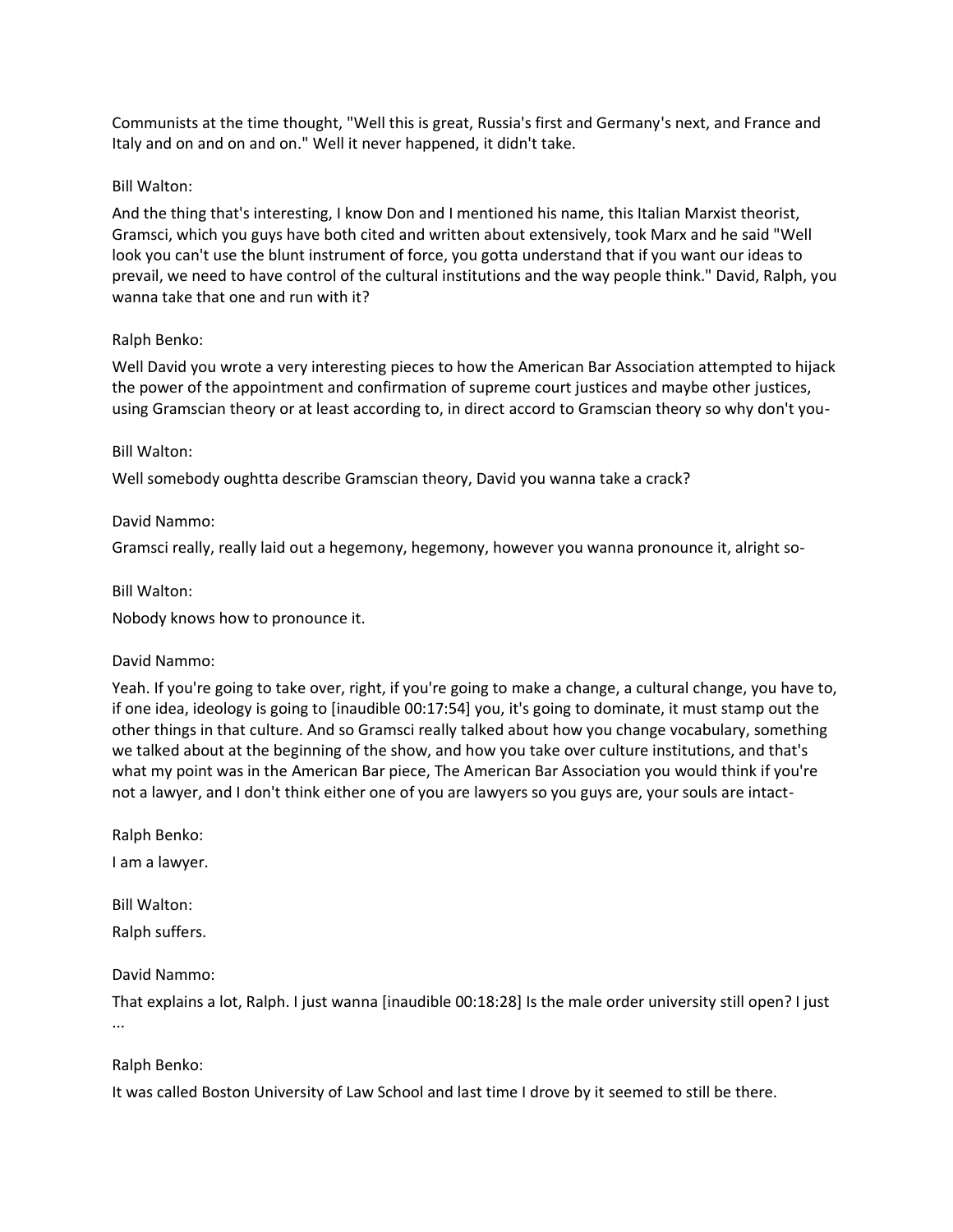David Nammo: Which one?

Ralph Benko: Boston University of Law School.

David Nammo: Oh Boston, absolutely, wonderful.

Ralph Benko: Under John Silber.

# David Nammo:

But The American Bar Association should be ... it's one small example right? You should represent all lawyers of all ilk, and back in the 90's, really around the Clinton years, and I went and found an old article about this, they started to shift politically. And they picked up on issues, of course things that I care about at the Christian Legal Society, they decided to take a position on abortion, and they decided to take a position on certain political issues, and they even started taking a position right in the middle of Bill Clinton's impeachment proceedings. They had him speak at The American Bar Association, and people came out, not Conservatives, but Liberals came out and said "Look, The American Bar Association is going to stand for the rule of law, why are you having this guy come and speak?" So they shifted their ideology, or people in The American Bar Association shifted their ideology, so their examples of oh, they'd give a 100 percent rating for a judge, and then the judge would all of a sudden be appointed by a president they didn't like, and their rating would drop 30 or 40%.

# David Nammo:

And that's what I mentioned in my article is, well what did they do differently? They're just as qualified [inaudible 00:20:01] qualified cause they'd been sitting on the bench, and so that was Gramsci's thing, we take over the affiliations, we take over the institutions, we change the language, we shame people that don't use the right words, so we have to use certain pronouns now, we have to address people in certain ways. And so we, through cultural forces, not necessarily political forces, you force people to think and act and be in a certain way, and eventually the culture moves out of fear and a certain way of thinking. Ralph, you can speak even deeper about this.

# Bill Walton:

Well you said something interesting, says "When one ideology or worldview dominates, it suppresses or stamps out, often cruelly, any other way of explaining reality." So it's not just politics, it's what people think of as common sense, how you explain day-to-day life. Ralph?

# Ralph Benko:

Bill, it says, I'm getting here that says, "Less than a minute left in this zoom session" So if we disappear immediately I'm just gonna stand by and wait for you to-

### Bill Walton:

Well that's only for your camera.